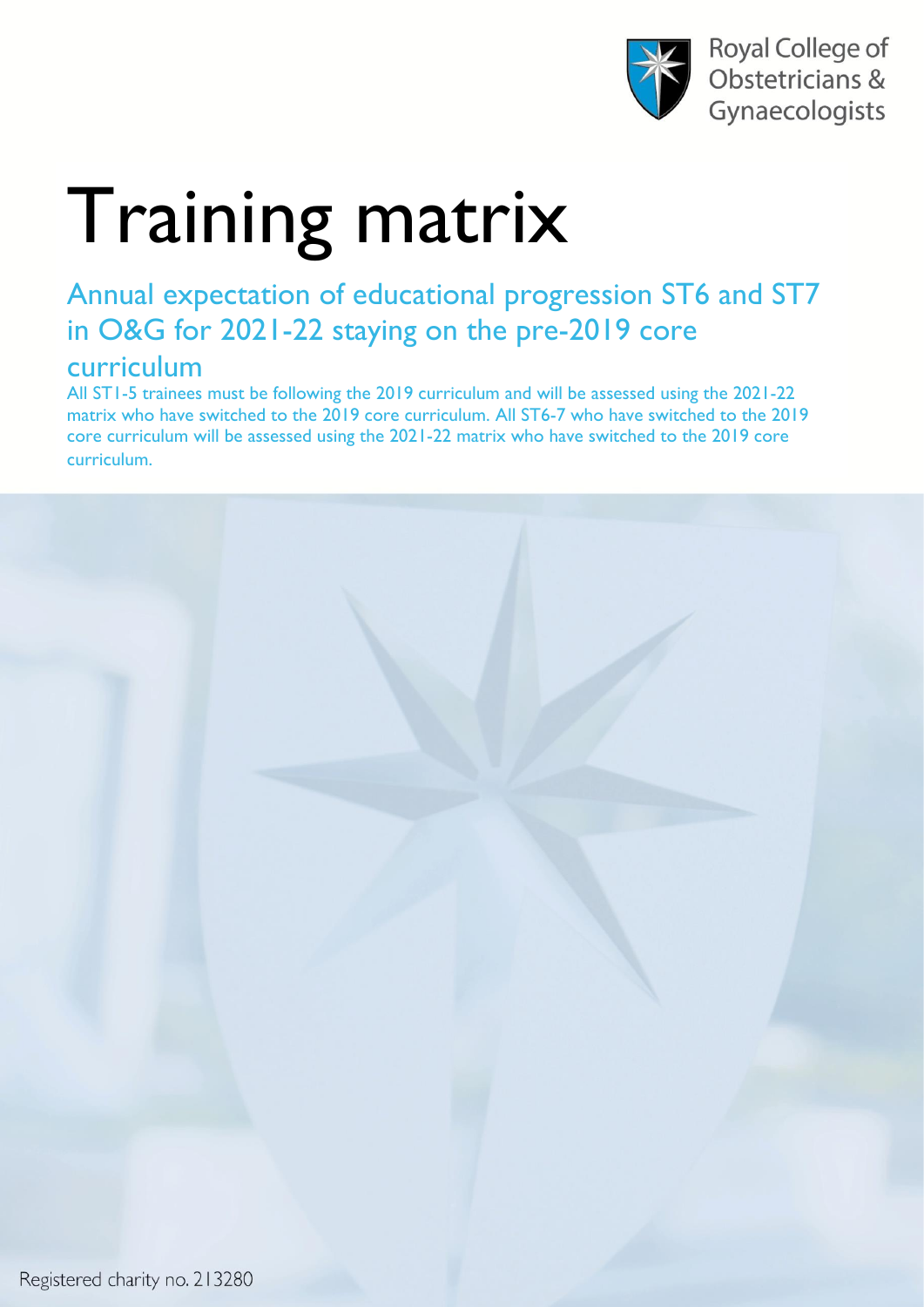

## **Matrix of progression 2021-22 (COVID -19) for ST6 and 7 who have stayed on the pre-2019 core curriculum**

|                        | ST <sub>6</sub>                                              | ST <sub>7</sub>                                                                                                         |
|------------------------|--------------------------------------------------------------|-------------------------------------------------------------------------------------------------------------------------|
| Curriculum             | Progress with signing off advanced competencies              | Completion of advanced competencies                                                                                     |
| progression (as        |                                                              |                                                                                                                         |
| evidenced in           | Adequate progression of subspecialist training or            | Completion of at least 2 ATSMs or subspecialist                                                                         |
|                        | special skills for $ATSM(s)$ – progress in both is           | training                                                                                                                |
| the log book on        | expected by end of ST6 such that 2 ATSMs will be             |                                                                                                                         |
| the ePortfolio)        |                                                              |                                                                                                                         |
|                        | complete by end of ST7)                                      |                                                                                                                         |
| <b>Clinical skills</b> | Usually 2nd on call. May have opportunities to be            | Usually 2nd on call. May have opportunities to be                                                                       |
|                        | resident 3rd on call in some units                           | resident 3rd on call in some units                                                                                      |
|                        |                                                              |                                                                                                                         |
| <b>Formative</b>       | ATSM/subspecialty training specific                          |                                                                                                                         |
| <b>OSATS (SLE)</b>     |                                                              |                                                                                                                         |
|                        | Intermediate operative laparoscopy (eg ectopic               |                                                                                                                         |
| showing                | pregnancy / ovarian cystectomy/ salpingectomy/               |                                                                                                                         |
| evidence of            | oophorectomy)                                                |                                                                                                                         |
| training since         |                                                              |                                                                                                                         |
| last ARCP              |                                                              |                                                                                                                         |
| At least 3             |                                                              | ATSM/subspecialty training specific                                                                                     |
| summative              |                                                              |                                                                                                                         |
| <b>OSATS</b>           |                                                              | Complex caesarean section                                                                                               |
|                        |                                                              |                                                                                                                         |
| confirming             |                                                              | Intermediate operative laparoscopy (e.g. ectopic                                                                        |
| competence by          |                                                              | pregnancy surgery/ ovarian cystectomy/                                                                                  |
| more than one          |                                                              | salpingectomy/oophorectomy)                                                                                             |
| assessor               |                                                              |                                                                                                                         |
| (can be                |                                                              |                                                                                                                         |
| achieved prior         |                                                              |                                                                                                                         |
| to the specified       |                                                              |                                                                                                                         |
| year)                  |                                                              |                                                                                                                         |
|                        |                                                              |                                                                                                                         |
| <b>Evidence of at</b>  | Caesarean section                                            | Operative vaginal delivery                                                                                              |
| least one              |                                                              |                                                                                                                         |
| consultant             | Operative vaginal delivery                                   | Laparoscopy <sup>i</sup>                                                                                                |
| observed               |                                                              |                                                                                                                         |
| summative              | Laparoscopy                                                  | For subspecialist trainees to confirm competency in                                                                     |
| <b>OSAT for each</b>   |                                                              | areas specific to subspecialist training                                                                                |
| item confirming        | For subspecialist trainees to confirm competency             |                                                                                                                         |
| continuing             | in areas specific to subspecialist training                  |                                                                                                                         |
| competency             |                                                              |                                                                                                                         |
| since last ARCP        |                                                              |                                                                                                                         |
|                        |                                                              |                                                                                                                         |
| Mini-CEX <sup>a</sup>  | From the next rotation (August 22 onwards) 8 Mini-CEXs       | From the next rotation (August 22 onwards) 8 Mini-CEXs will                                                             |
|                        | will be required. For the 2022 ARCP 6 will suffice unless    | be required. For the 2022 ARCP 6 will suffice unless significant                                                        |
|                        | significant concerns are raised. <sup>a</sup>                | concerns are raised. <sup>a</sup>                                                                                       |
|                        |                                                              |                                                                                                                         |
|                        |                                                              |                                                                                                                         |
| CbDs <sup>a</sup>      | From the next rotation (August 22 onwards) 8 CbDs will       | From the next rotation (August 22 onwards) 8 CbDs will be                                                               |
|                        | be required. For the 2022 ARCP 6 will suffice unless         | required. For the 2022 ARCP 6 will suffice unless significant                                                           |
|                        | significant concerns are raised. a                           | concerns are raised. <sup>a</sup>                                                                                       |
|                        |                                                              |                                                                                                                         |
|                        | From the next rotation (August 22 onwards) 8 reflective      |                                                                                                                         |
| <b>Reflective</b>      | practices will be required. For the 2022 ARCP 6 will         | From the next rotation (August 22 onwards) 8 reflective<br>practices will be required. For the 2022 ARCP 6 will suffice |
| practiceb              | suffice unless significant concerns are raised. <sup>a</sup> | unless significant concerns are raised. <sup>a</sup>                                                                    |
|                        |                                                              |                                                                                                                         |

RCOG ST1–ST7 Educational Progress Matrix. These standards represent the minimum required. Trainees are encouraged to exceed these requirements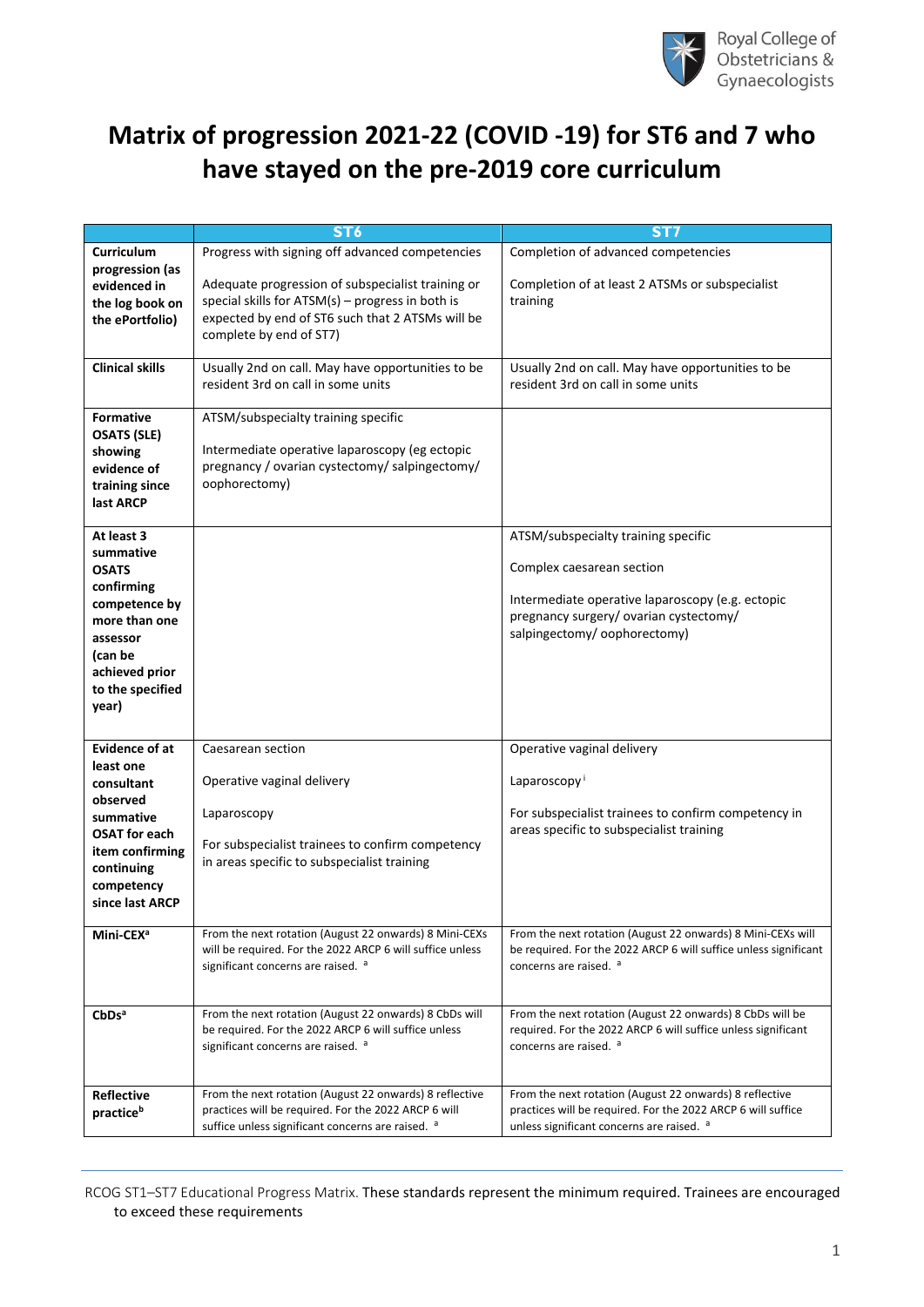

|                                                                                                               | ST <sub>6</sub>                                                                                                                                                               | ST7                                                                                                                                                                        |
|---------------------------------------------------------------------------------------------------------------|-------------------------------------------------------------------------------------------------------------------------------------------------------------------------------|----------------------------------------------------------------------------------------------------------------------------------------------------------------------------|
|                                                                                                               |                                                                                                                                                                               |                                                                                                                                                                            |
| Regional<br>teaching                                                                                          | Attendance at regional or national educational<br>events appropriate for individual trainee's learning<br>needs.                                                              | As per ST6                                                                                                                                                                 |
| Obligatory<br>courses c<br>(once during<br>advanced<br>training)                                              | ATSM course<br>Leadership and Management course                                                                                                                               | ATSM course<br>Leadership and Management Course                                                                                                                            |
| Team<br>observation<br>(TO) forms                                                                             | From the next rotation (August 22 onwards) two<br>separate TO1's and TO2's will be required. For the 2022<br>ARCP one will suffice unless significant concerns are<br>raised. | From the next rotation (August 22 onwards) two separate<br>TO1's and TO2's will be required. For the 2022 ARCP one will<br>suffice unless significant concerns are raised. |
| <b>Clinical</b><br>governance<br>(patient safety,<br>audit, risk<br>management<br>and quality<br>improvement) | As per ST5                                                                                                                                                                    | As per ST5                                                                                                                                                                 |
| <b>Teaching</b><br>experience                                                                                 | As per ST5                                                                                                                                                                    | Meets the standards required by GMC to become a<br>clinical supervisor                                                                                                     |
| Leadership and<br>management<br>experience                                                                    | As per ST2-5                                                                                                                                                                  | As per ST6                                                                                                                                                                 |
| <b>Presentations</b><br>and<br>publications<br>(etc)                                                          | As per previous annual review discussion<br>Ensure CV is competitive for consultant interviews                                                                                | As per ST6                                                                                                                                                                 |
| <b>Trainee</b><br><b>Evaluation form</b><br>(TEF) <sup>d</sup>                                                | Not required for 2022 ARCPs                                                                                                                                                   | Not required for 2022 ARCPs                                                                                                                                                |

aThese should be obtained throughout the year, not just in the weeks before ARCP. The WBAs should reflect a level of complexity expected at that year of training. Trainees should have a mixture of obstetric and gynaecology WBAs and, in the first 5 years of training, there should be four in obstetrics and four in gynaecology. Thereafter, they should reflect the nature of the attachments undertaken.

<sup>b</sup>The number of reflective practice logs that have been revealed to the educational supervisor. Reflective practice logs should include reflection on all serious and untoward incidents and complaints that the trainee has been named in.

<sup>c</sup> All courses are no longer derogated and competencies may be achieved by attending recommended courses or by demonstrating to the ARCP panel that content and learning outcomes have been achieved using alternative evidence.

**d**Non-completion of the TEF alone will not generate an adverse ARCP outcome.

.

RCOG ST1–ST7 Educational Progress Matrix. These standards represent the minimum required. Trainees are encouraged to exceed these requirements